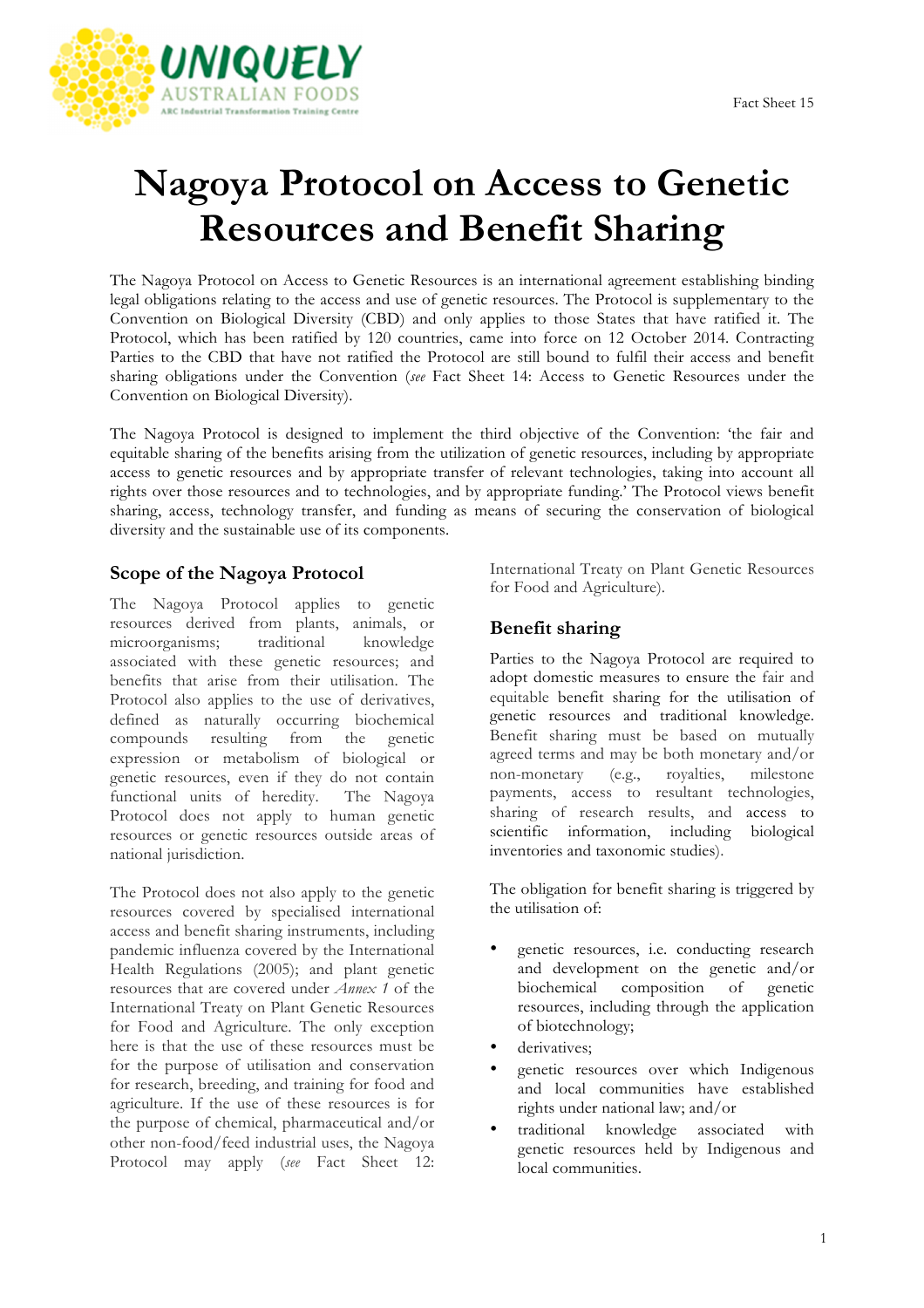Benefit sharing obligations extend to subsequent applications and commercialisation of genetic resources, derivatives, and traditional knowledge.

Any new utilisation of genetic resources, derivaties or traditional knowledge that have been accessed following the entry into force of the CBD but prior to the Nagoya Protocol entering into force may also be subject to benefit-sharing obligations. This is not clearly defined by the Protocol and users will need to pay close attention to relevant national legislation and institutional policies. Botanical gardens, part of the International Plant Exchange Network (IPEN), for example, do not differentiate between pre- and post-CBD collections. Meanwhile, European Union legislation limits benefit-sharing obligations to resources accessed after the Nagoya Protocol entered into force.

### **Access obligations**

Parties under the Protocol are required to adopt domestic measures with a view to ensuring that access to genetic resources and knowledge is subject to prior informed consent from and mutually agreed terms with relevant providers, including:

- countries of origin or Parties who have obtained those resources in accordance with the CBD;
- Indigenous and local communities for resources and knowledge over which they have established rights.

The obligations to seek prior informed consent and to negotiate mutually agreed terms for access to and utilisation of genetic resources are set by national access legislation and other national legislative and administrative measures. They may also include relevant customary laws and protocols of Indigenous and local communities and directly applicable international legal instruments.

## **Compliance**

The Nagoya Protocol requires Parties to adopt measures to provide that genetic resources and/or traditional knowledge used in their jurisdiction have been accessed in accordance with the domestic access legislation or regulatory requirements of the other Party. To this end, the European Union and Switzerland have both

adopted legislation requiring users of genetic resources and/or traditional knowledge to demonstrate due diligence in ensuring compliance with relevant domestic access legislation in provider countries.

The Protocol also requires Parties to:

- establish a national focal point and one or more competent national authorities to provide access permits and to ensure compliance with the Protocol;
- create a system for monitoring compliance through the designation of checkpoints at one or more stages of resource use, including: research, development, innovation, pre-commercialisation or commercialisation;
- cooperate in cases of alleged violation of relevant national law and policy;
- encourage alternative dispute resolution in access contracts; and
- provide access to justice in cases of failure to comply with obligations on access and benefit sharing.

#### **Internationally recognised certificate of compliance**

To ensure compliance with the Protocol, Parties are required to make available all access permits or their equivalent to the Access and Benefitsharing Clearing-House. Under the Protocol, an access permit issued by a national authority and made available to the Clearing-House shall constitute an internationally recognised certificate of compliance. Such certificates are important because they serve as evidence that genetic resources were accessed based on prior informed consent and that mutually agreed terms were established in accordance with domestic access and benefit sharing laws or other relevant regulatory requirements.

When it is not confidential, the internationally recognised certificate of compliance must contain the following minimum information:

- Issuing authority;
- Date of issuance:
- The provider;
- Unique identifier of the certificate;
- The person or entity to whom prior informed consent was granted;